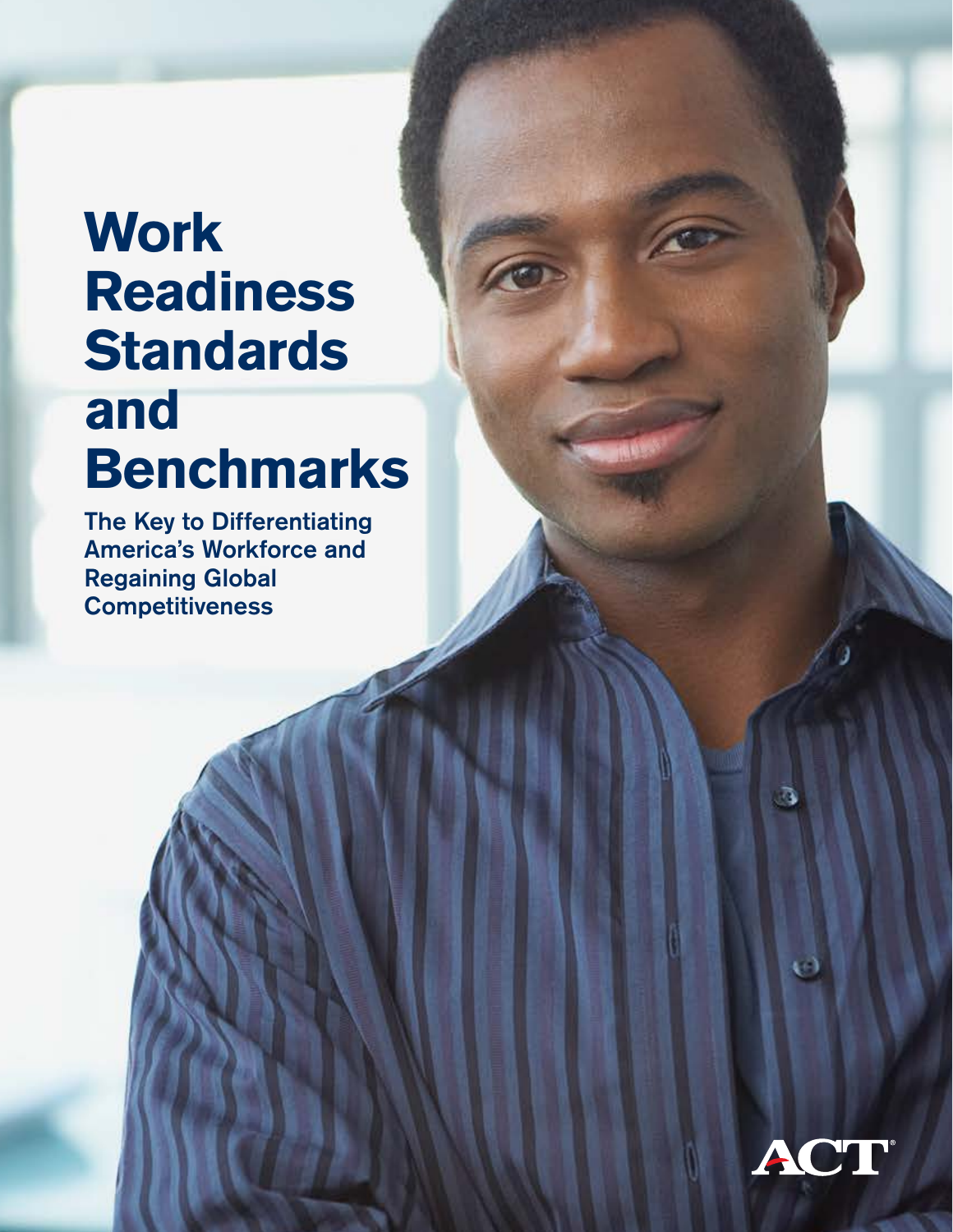

#### About ACT

ACT is an independent, not-for-profit organization that provides a broad array of assessment, research, information, and program management solutions in the areas of education and workforce development.

#### Our Mission

Helping people achieve education and workplace success.

#### Our Values

- Excellence
- Diversity
- Leadership
- Empowerment
- Learning
- Sustainability

Visit our website: www.act.org

Join the conversation: twitter.com/act facebook.com/theacttest linkedin.com/company/act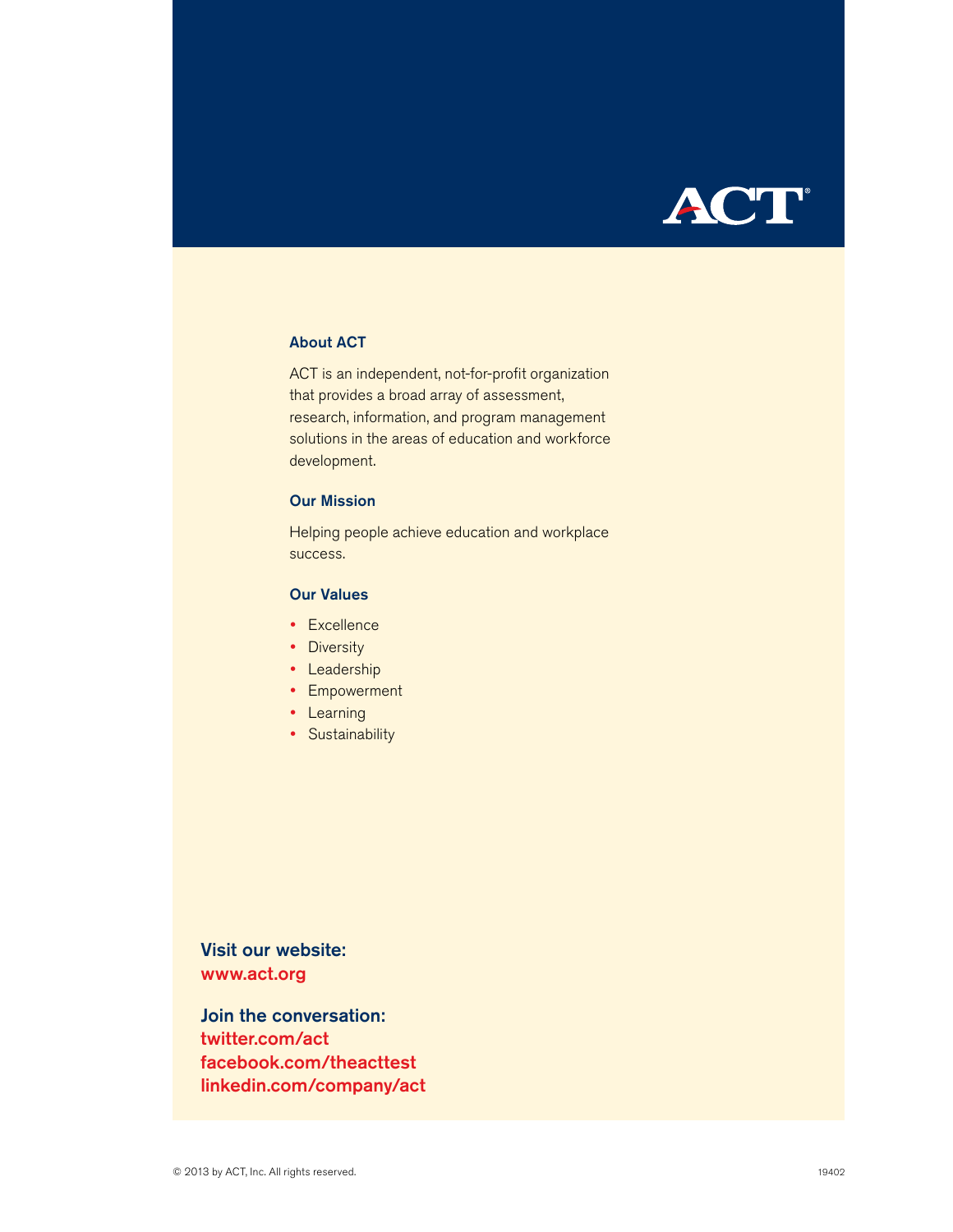## **Executive Summary— Work Readiness Standards and Benchmarks**

In this report, ACT presents a definition of "work readiness" along with empirically driven ACT Work Readiness Standards and Benchmarks. The introduction of standards and benchmarks for workplace success provides a more complete picture of the factors that are important in establishing readiness for success throughout a lifetime. While substantial evidence exists about the types and levels of skills that an individual needs to successfully transition from secondary to postsecondary education, less is known about what an individual needs to transition from postsecondary programs to employment and to achieve work readiness.

College readiness standards and benchmarks, which outline the types of skills and achievement levels needed to succeed in first-year credit-bearing courses without remediation, are well established. On the other hand, comparable standards and benchmarks for work readiness the skills and levels needed to succeed in the workplace—are less documented and not as well understood. In this report, ACT presents a definition of "work readiness" along with empirically driven ACT Work Readiness Standards and Benchmarks.

#### *What Does It Mean to Be Work Ready?*

A "work ready" individual possesses the foundational skills needed to be minimally qualified for a specific occupation as determined through a job analysis or occupational profile. The skills needed for work readiness:

- 1. are both foundational and occupation specific,
- 2. vary in both importance and level for different occupations, and
- 3. depend on the critical tasks identified via a job analysis or an occupational profile.

#### *What Skills Are Needed for Work Readiness?*

Work readiness skills include both **foundational** cognitive skills such as reading for information, applied mathematics, locating information, problem solving, and critical thinking and noncognitive skills, or soft skills, which are defined as personal characteristics and behavioral skills that enhance an individual's interactions, job performance, and career prospects such as adaptability, integrity, cooperation, and workplace discipline.

#### *What Are ACT Work Readiness Standards and Benchmarks?*

ACT Work Readiness Standards and Benchmarks are precise descriptions of the knowledge and combination of skills that individuals need to be minimally qualified for a target occupation and are determined by the level of skills profiled for a national representative sample of jobs in a given occupation. While work readiness standards establish the mix of skills and range of levels reported by employers (i.e., minimum and maximum) for specific occupations, work readiness benchmarks are considered to be a target skill level (i.e., median) that an individual should aim for in order to be considered work ready for that occupation.

These standards and benchmarks ensure that current and prospective employees' skills are aligned with employer skill requirements and that individuals develop the foundational and job-specific skills necessary to be successful throughout a lifetime. Measuring individual skill signatures and employer skill requirements using a common language found in the ACT Work Readiness Standards and Benchmarks will help solve the long-standing problem of skill mismatches and gaps by aligning postsecondary curriculum with skills that meet employers' needs.

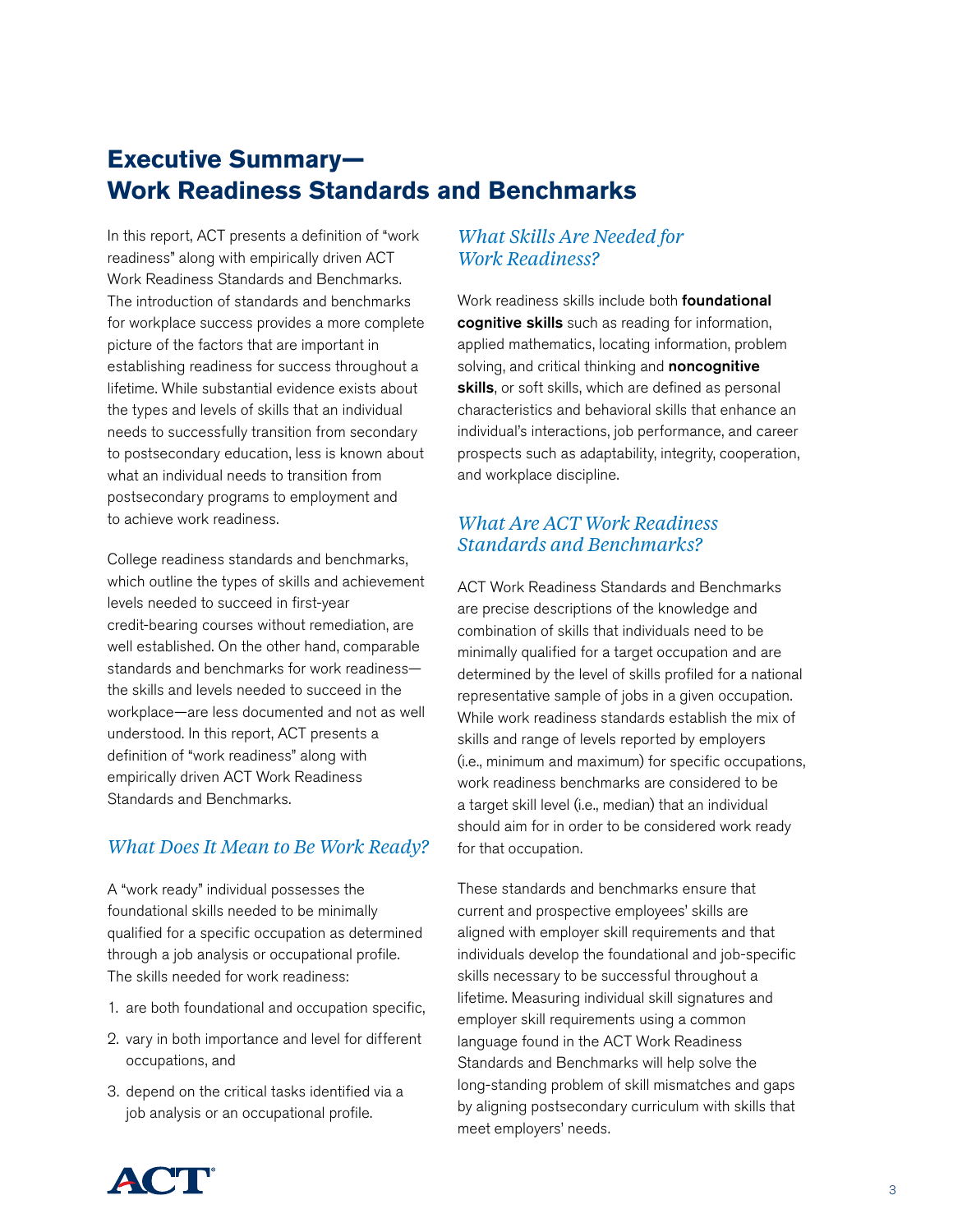# **Table of Contents**

| Ready for College and Ready for Work: Same AND Different?  6 |
|--------------------------------------------------------------|
|                                                              |
| The Source of Truth about Job Skill Requirements:            |
|                                                              |
|                                                              |
|                                                              |
|                                                              |
|                                                              |
| The Role of Foundational Skills for Work Readiness  12       |
| Transferable Skills Needed Across Occupations  12            |
| The Role of a National Skills Credentialing System           |
|                                                              |
|                                                              |
|                                                              |
|                                                              |
|                                                              |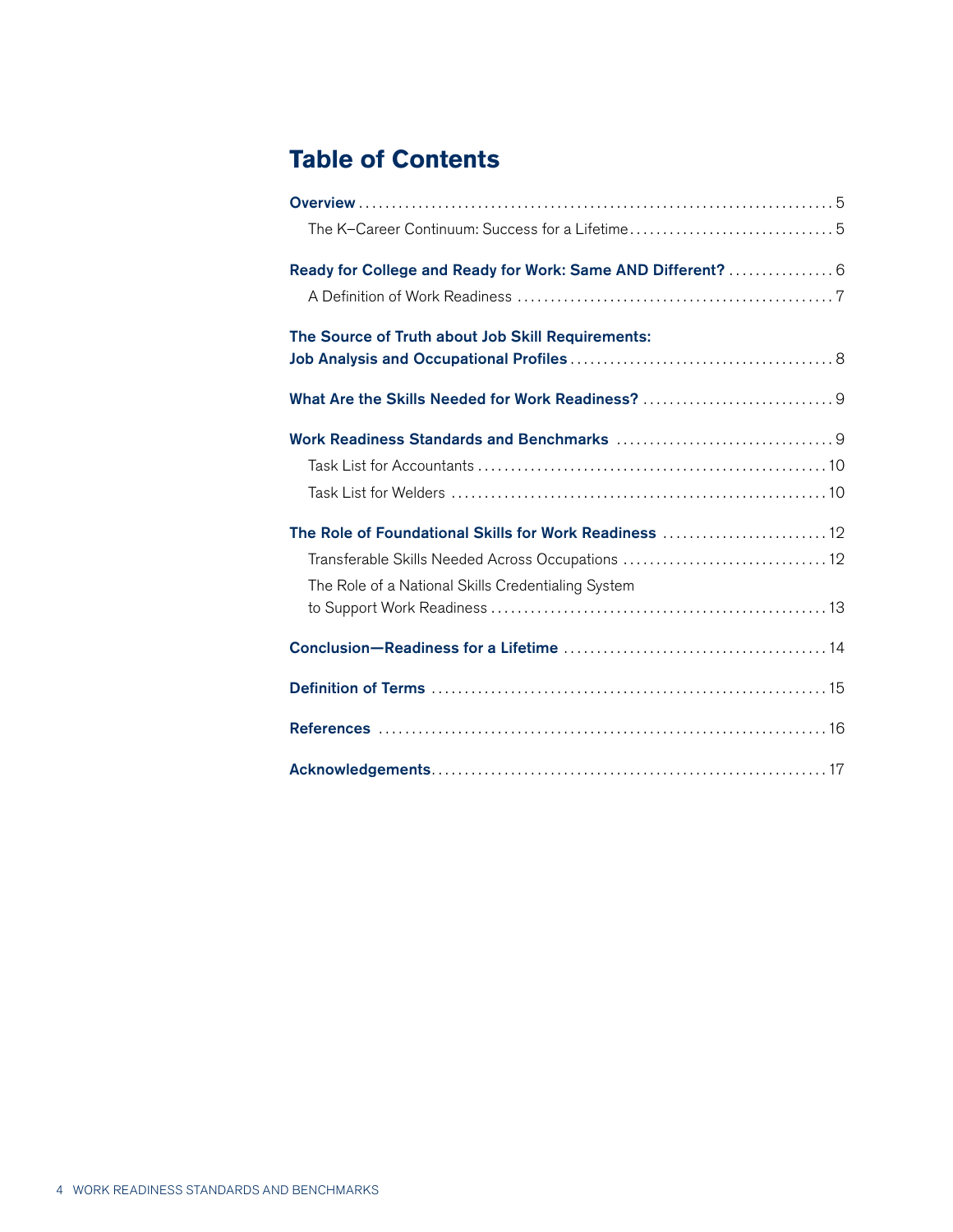## **Overview**

Understanding what individuals need to effectively navigate various transitional points along the K–Career continuum is critical to maintaining the steady talent pipeline that America requires to be competitive in a rapidly changing global economy. While substantial evidence exists about the types and levels of skills that an individual needs to successfully transition from secondary to postsecondary education, less is known about what an individual needs to transition from postsecondary programs to employment and to achieve work readiness.<sup>1</sup>

There are many dimensions in preparing an individual for success throughout a lifetime. The path to success becomes more complex as individuals leave formal education systems and enter the workforce, where they must apply their knowledge and skills. College readiness standards and benchmarks, which outline the types of skills and achievement levels needed to succeed in first-year credit-bearing courses without remediation, are well established. On the other hand, comparable standards and benchmarks for work readiness—the skills and levels needed to succeed in the workplace—are less documented and not as well understood.

#### *The K–Career Continuum: Success for a Lifetime*



In this report, ACT presents a definition of "work readiness" along with empirically driven ACT Work Readiness Standards and Benchmarks. The introduction of standards and benchmarks for workplace success provides a more complete picture of the factors that are important in establishing readiness for success throughout a lifetime. We outline what individuals must achieve to secure jobs currently in demand and to build the necessary foundation for multiple job transitions throughout a working career. We also provide a framework for aligning education and training programs to current job skill requirements.

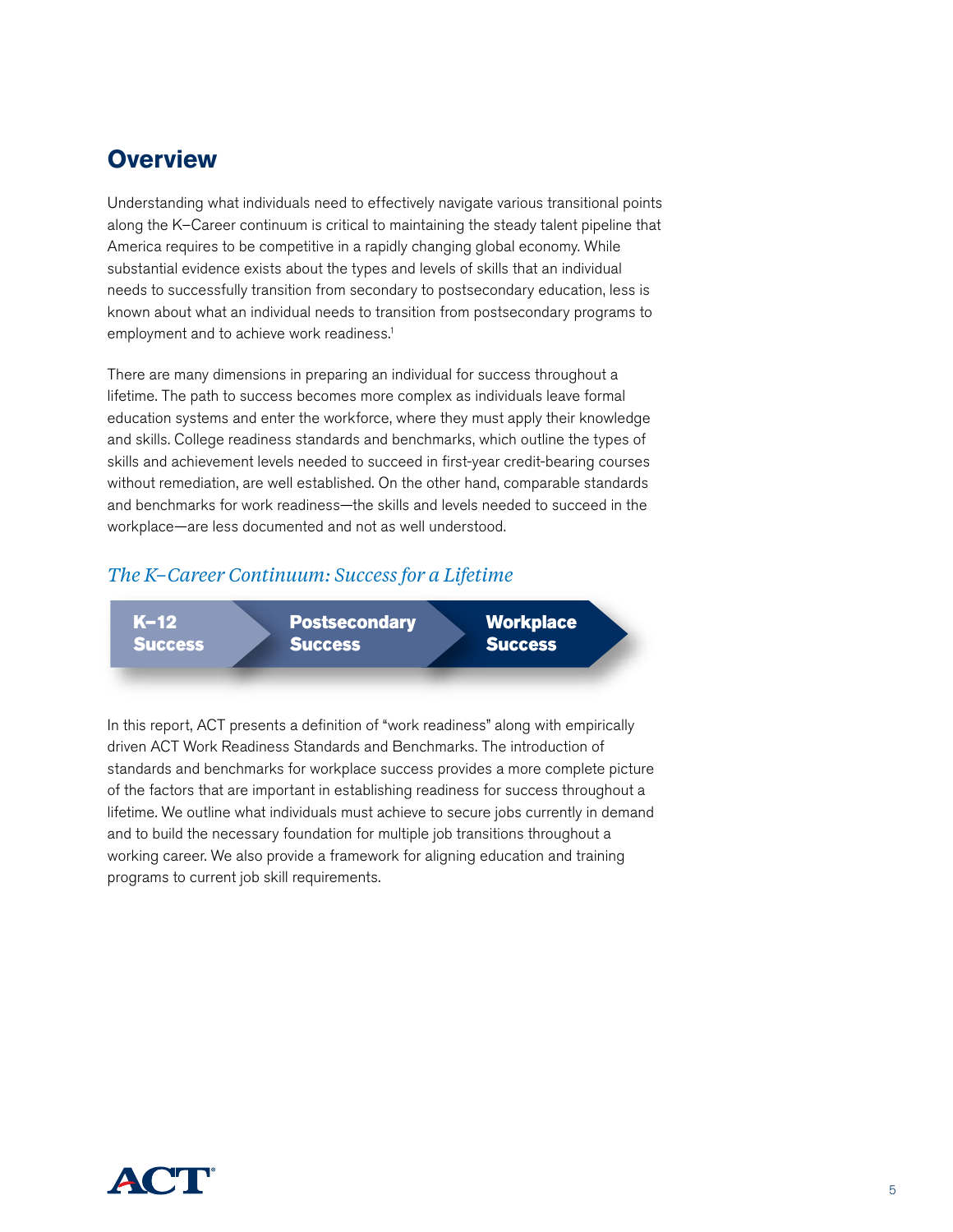

## **Ready for College and Ready for Work: Same AND Different?**

Efforts to facilitate the transition between secondary and postsecondary education, as well as align postsecondary education to job skill requirements, have gained momentum in recent years with a universal goal of preparing individuals for their unique journey through education and work along a K–Career continuum. In 2006, ACT released *Ready for College and Ready for Work: Same or Different?*, a comparison of student performance on two ACT assessments: ACT WorkKeys®, which measures work readiness, and the ACT® test, which measures college readiness.2 The study found that the *levels* of readiness in reading and mathematics needed to succeed in college-level courses without remediation were comparable to those needed to learn job-specific skills in workforce training programs. Within that context, high school students were found to need comparable *levels* of reading and mathematics, regardless of their post–high school plans.3

While helpful, the findings from *Ready for College and Ready for Work*—concluding that the *levels* of reading and mathematics readiness required for college and career are similar—do not address all questions about college and career readiness, or work readiness. The benchmarked academic quantitative goals for college readiness are well-established, valid predictors of post–high school academic demands.4 The findings do not address the importance of job-specific skills,

above and beyond foundational skills, that are crucial in matching an individual with a target job. While cognitive skills are of undisputed importance for both college and careers, as well as for success in a specific job, we also know that a lifetime of success depends on other factors, such as behavioral skills and the development of career goals.<sup>5</sup>

Whether it is the first job in high school or the tenth job along a 20-year career, an individual has a range of ways to acquire the knowledge and skills necessary to get a good job. Pathways include a traditional college degree, on-the-job training, work experience, or a certificate program leading to an occupational certification. These multiple pathways are not considered to be mutually exclusive, and they have one common denominator: individuals need to acquire portable foundational skills to be successful in any job along a career pathway, and they need to acquire specific occupational skills that will allow them to differentiate themselves in a competitive job market. Without the necessary education and training credentials needed for a career, including academic degrees as well as skill certifications, most job seekers would not be considered for jobs that are in high demand. Instead, they risk following a downward spiral and dropping out of the job market entirely.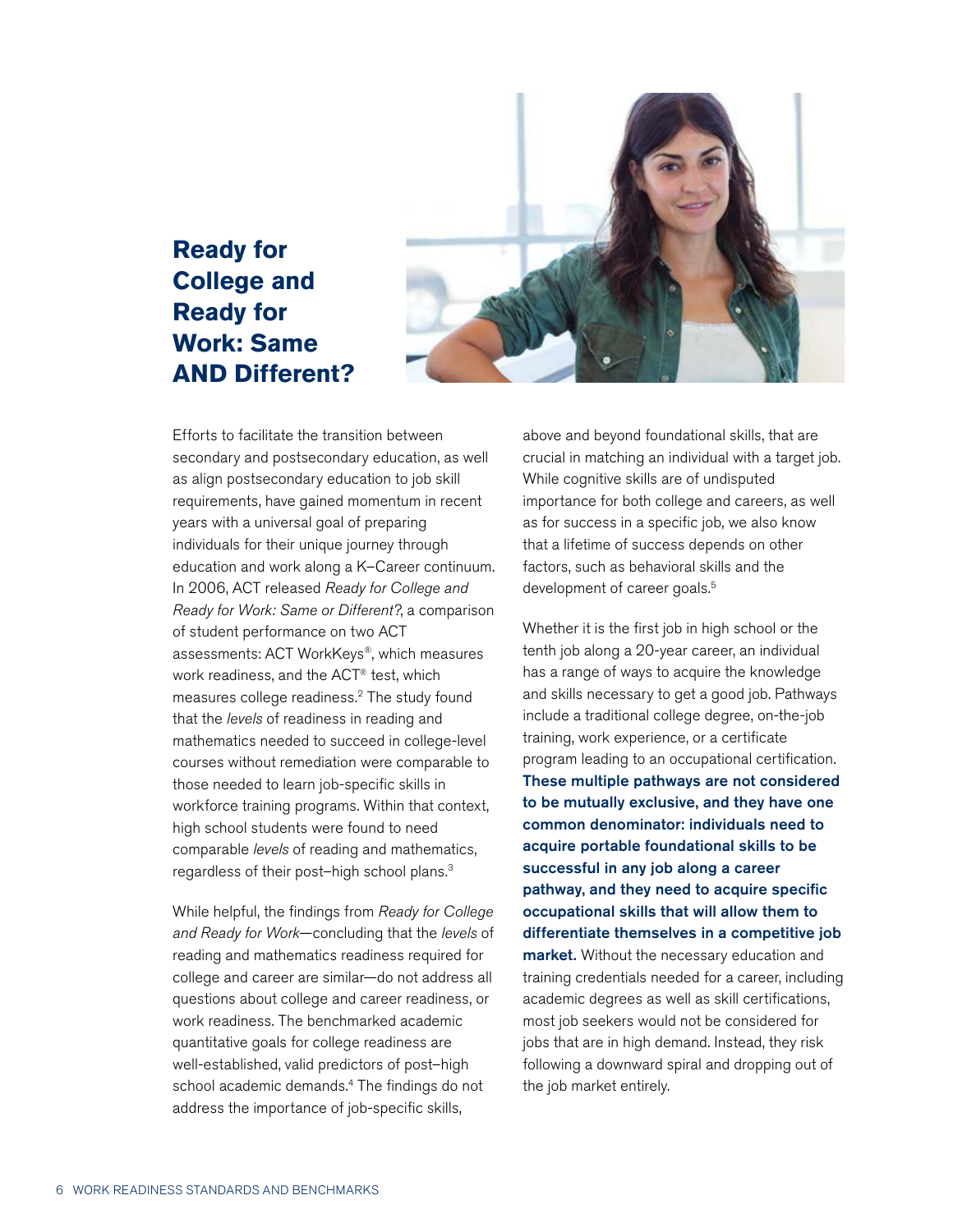## **A Definition of Work Readiness**

A "work ready" individual possesses the foundational skills needed to be minimally qualified for a specific occupation as determined through a job analysis or occupational profile.

The skills needed for work readiness:

- 1. are both foundational and occupation specific,
- 2. vary in both importance and level for different occupations, and
- 3. depend on the critical tasks identified via a job analysis or an occupational profile.

In other words, while a common set of skills are required by a majority of the jobs in the US economy, each job has specific cognitive and behavioral requirements that are unique to that job. These requirements vary in relative importance and level from one occupation to another, creating a unique signature of job-specific skills for each occupation. Specific job skill requirements can be identified through a job analysis or occupational profile that summarizes the competencies, knowledge, skills, abilities, and behaviors directly related to performance on the job. These job skill requirements provide the basis for work readiness standards that can be used to help develop curriculum and training programs for job seekers to meet minimum skill level requirements.

Within the context of college and career readiness, foundational skills are the fundamental, portable skills that are critical to training and workplace success.<sup>6</sup> These skills are fundamental in that they serve as a basis—the foundation—for supporting more advanced skill development. And they are portable because, rather than being job specific, they can be applied at some level across a wide variety of occupations. Individuals also need to acquire job-specific skills to differentiate themselves in a competitive job market.

What are these job-specific skills? How can job seekers know that they have requisite job-specific skills and that they are work ready? How can employers know that job candidates are work ready and have the skills needed to perform successfully? In this report, ACT defines work readiness and describes how the ACT Work Readiness Standards and Benchmarks are developed. These standards and benchmarks serve as the basis for measuring work readiness in America and ensure that postsecondary curriculum is aligned with the skills that employers demand.

*"Specific job skill requirements can be identified through a job analysis or occupational profile that summarizes the competencies, knowledge, skills, abilities, and behaviors directly related to performance on the job."*

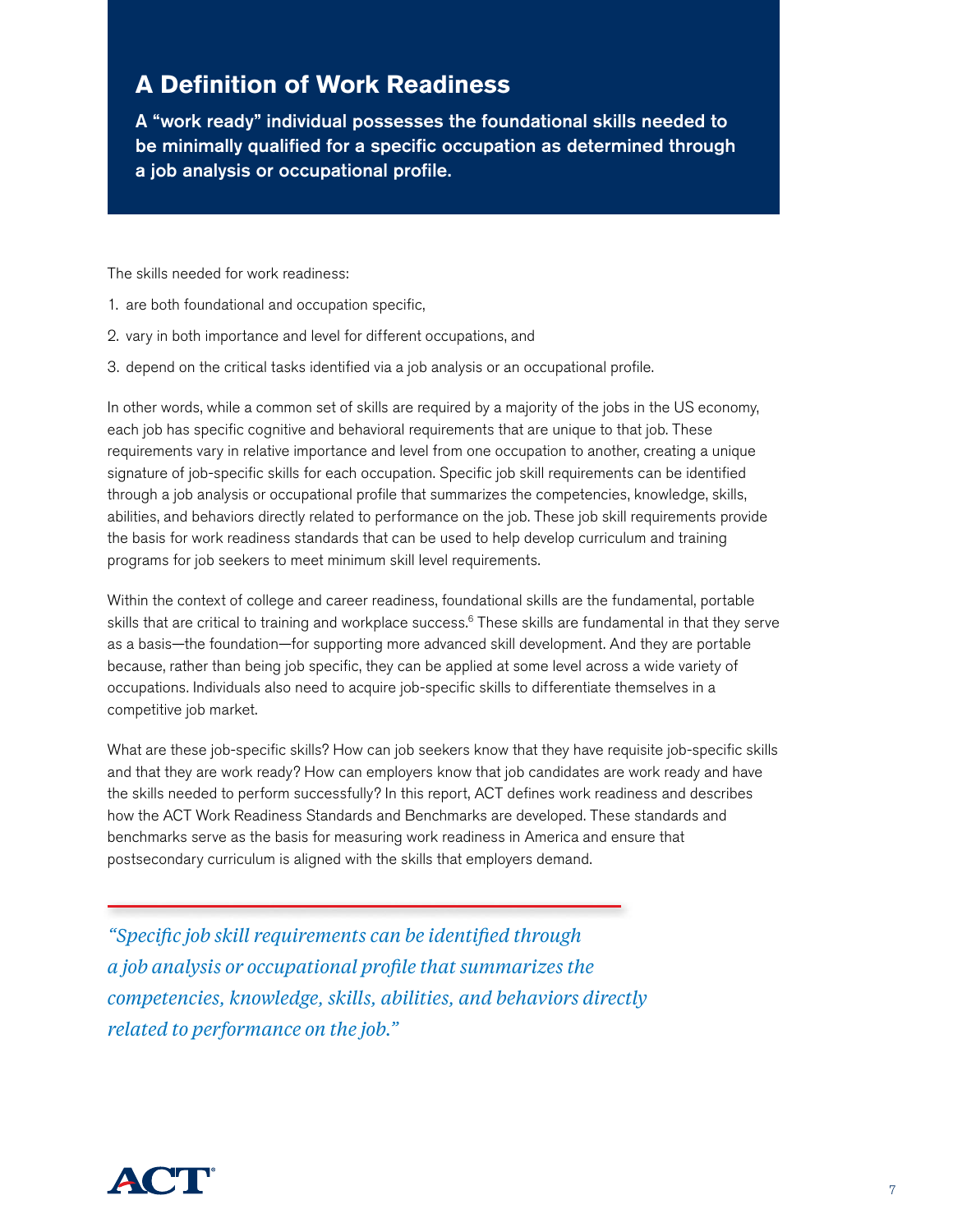## **The Source of Truth about Job Skill Requirements: Job Analysis and Occupational Profiles**

According to the US Office of Personnel Management, job analysis is a systematic procedure for gathering, documenting, and analyzing information about the content, context, and requirements of a job. It demonstrates that there is a clear relationship between the tasks performed on the job and the competencies, knowledge, skills, abilities, and behaviors required to perform the tasks.<sup>7</sup>

Occupational profiles are defined as the end product of a process used to identify the key skill areas and levels of skills required to enter an occupation and successfully perform tasks. Occupational profiles are usually developed via a job analysis or job profile for several jobs with similar occupational titles. The process includes identifying, in detail, the particular job duties and requirements and the relative importance of these duties for a given job. Several sources of occupational profiles are available to the public, including the Occupational Information Network (O\*NET), which identifies and describes the key knowledge, skills, and abilities for more than 1,100 occupations, and ACT's occupational profiles database, which contains information compiled from more than 19,000 job profiles.

When cognitive assessments are used for selection purposes, the Uniform Guidelines for Personnel Selection suggest using a local content validation study to ensure that the content of the assessment is relevant to the job. The use of job profiling is considered to be a content validation approach for using ACT WorkKeys assessments for personnel selection. This process was reviewed and confirmed by leading experts in the field of personnel selection.8

During the process of job profiling, for the purpose of using ACT WorkKeys assessments, subject matter experts rate the importance of specific job tasks and assign ACT WorkKeys skill levels to each task that is essential to successful job performance. An overall skill level is then computed for the specific ACT WorkKeys tests (e.g., Reading for Information, Applied Mathematics, Locating Information) that are relevant to the job. Under the Uniform Guidelines, content validation is one method for using cognitive assessments for personnel selection to address adverse impact in selection procedures.9

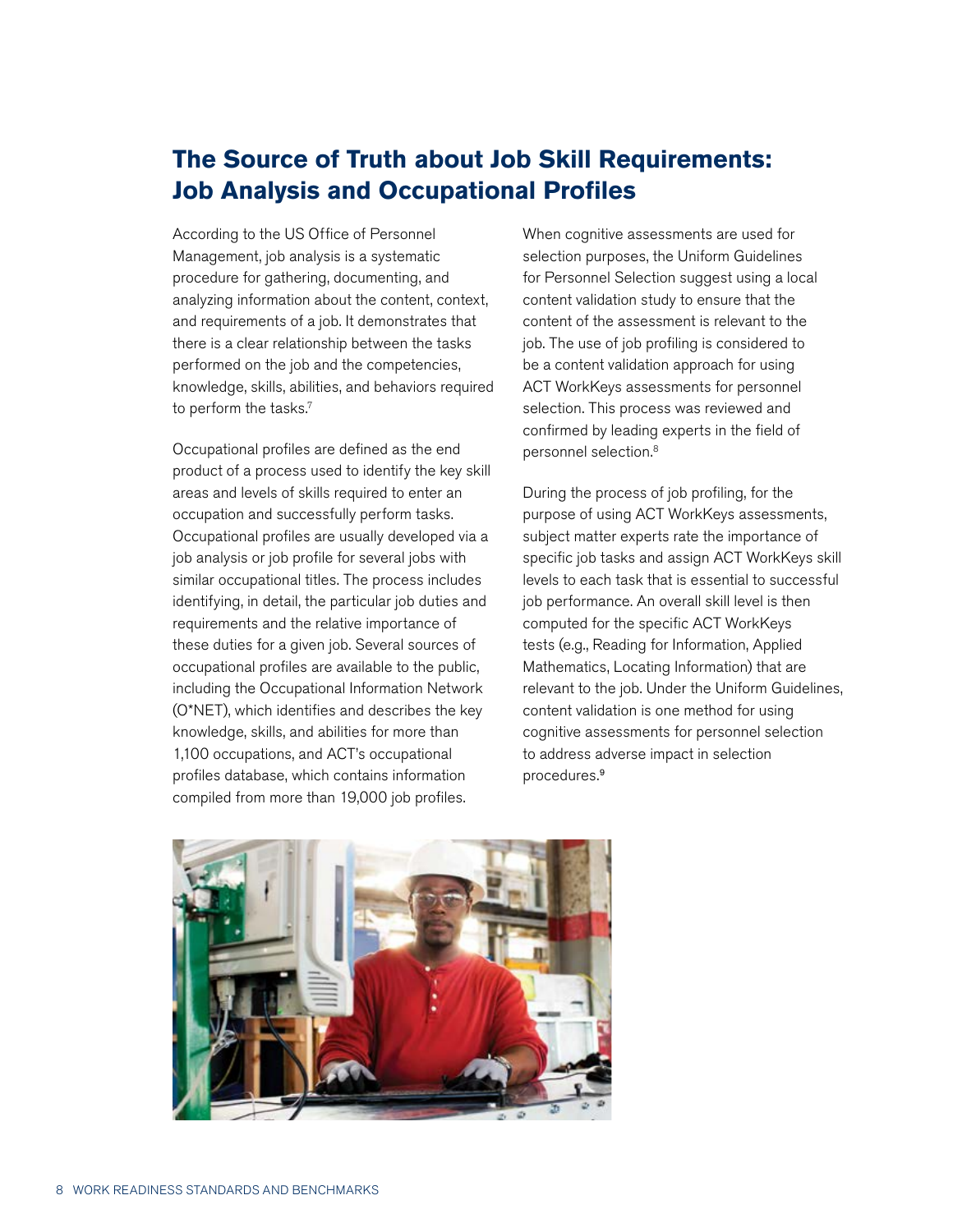

# **What Are the Skills Needed for Work Readiness?**

Determining the necessary skills for successful performance of specific job duties is the focus of a large body of research in industrial and organizational psychology. This research targets identifying a combination of factors (skills, abilities, personal characteristics) that best predict an individual's ability to perform successfully on the job. The literature overwhelmingly provides support that measures of foundational cognitive skills, or general cognitive ability, are the best predictors of on-the-job performance.10 It is also generally accepted that noncognitive behaviors, or soft skills, add accuracy to performance prediction.11 For example, personality measures have been shown to increase the predictive power by 18%, and integrity tests by 27%, over cognitive assessments alone.<sup>12</sup>

Soft skills are defined as personal characteristics and behavioral skills that enhance an individual's interactions, job performance, and career prospects across a broad range of settings. Examples of soft skills include adaptability, communication skills, cooperation, discipline, and integrity. The value of measuring soft skills in determining work readiness has also been addressed via national employer surveys, which reveal that soft skills are highly valued by employers and are often found to be lacking in entry-level workers.<sup>13</sup>

## **Work Readiness Standards and Benchmarks**

Work readiness standards are precise descriptions of the knowledge and combination of skills that individuals need to be minimally qualified for a target occupation and are determined by the level of skills profiled for a national representative sample of jobs in a given occupation. Imagine that skill combinations can be shown by a bar graph that contains different heights for each skill level. If an occupation requires a combination of eight unique skills with varying levels from 1–5 for each skill, that would equal 390,625 different skill signatures.<sup>14</sup> This allows us to more precisely measure skills gaps between individual skill signatures and the skill standards that employers require.

To demonstrate how work readiness standards are derived, we will examine two occupations as identified in O\*NET. First, we identify the tasks that are important for an occupation such as an accountant, followed by those that are important for a welder.

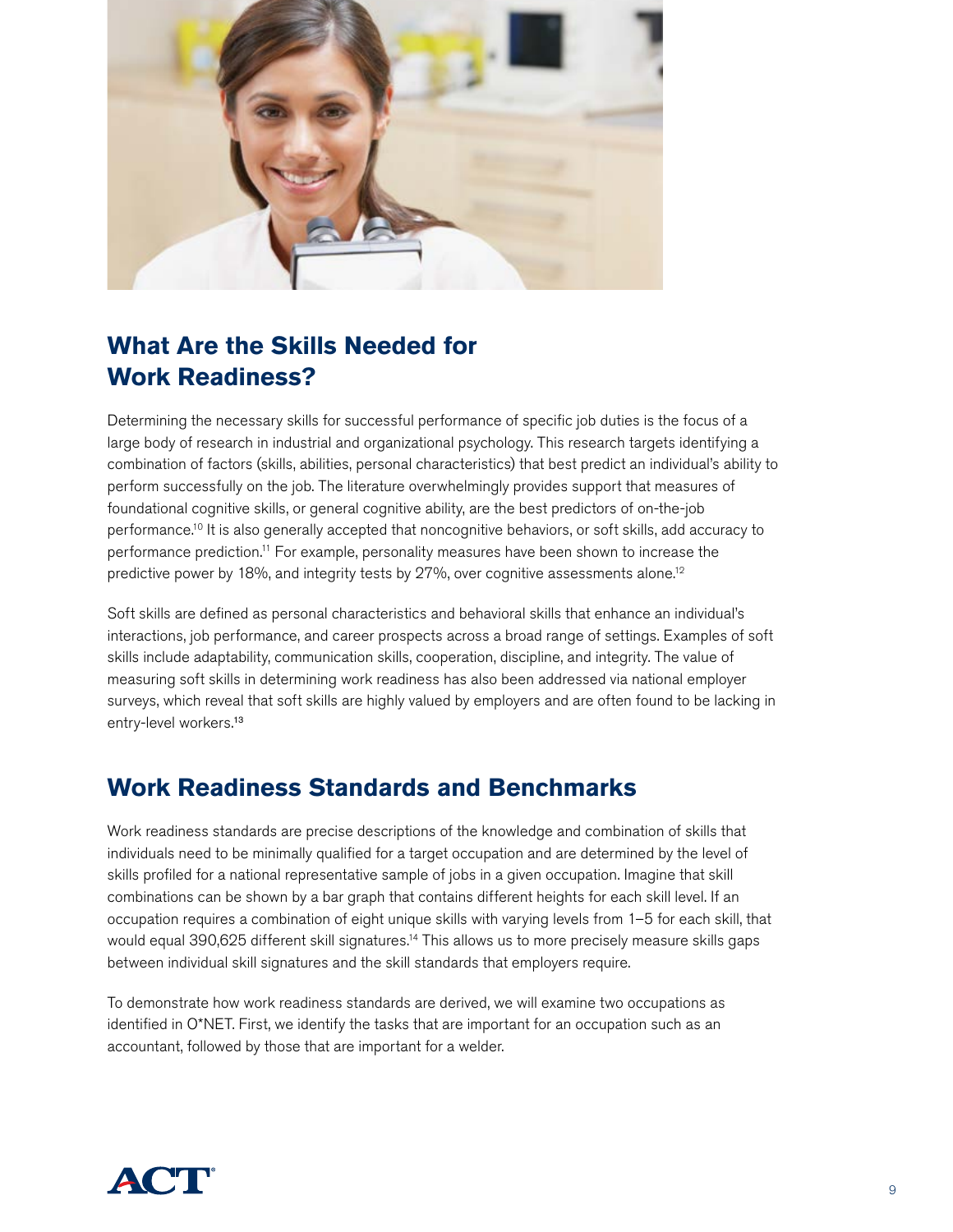#### *Task List for Accountants: O\*NET Occupation Code 13-2011.01*

Prepare, examine, or analyze accounting records, financial statements, or other financial reports to assess accuracy, completeness, and conformance to reporting and procedural standards.

Compute taxes owed and prepare tax returns, ensuring compliance with payment, reporting, or other tax requirements.

Analyze business operations, trends, costs, revenues, financial commitments, and obligations, to project future revenues and expenses or to provide advice.

Report to management regarding the finances of the establishment.

Establish tables of accounts and assign entries to proper accounts.

Develop, maintain, and analyze budgets, preparing periodic reports that compare budgeted costs to actual costs.

Develop, implement, modify, and document record-keeping and accounting systems, making use of current computer technology.

Prepare forms and manuals for accounting and bookkeeping personnel, and direct their work activities.

Survey operations to ascertain accounting needs and to recommend, develop, or maintain solutions to business and financial problems.

Serve as bankruptcy trustees or business valuators.

Advise management about issues such as resource utilization, tax strategies, and the assumptions underlying budget forecasts.

Provide internal and external auditing services for businesses or individuals.

Advise clients in areas such as compensation, employee health care benefits, the design of accounting or data processing systems, or long-range tax or estate plans.

Investigate bankruptcies and other complex financial transactions and prepare reports summarizing the findings.

Represent clients before taxing authorities and provide support during litigation involving financial issues.

Appraise, evaluate, and inventory real property and equipment, recording information such as the description, value, and location of property.

Maintain or examine the records of government agencies.

#### *Task List for Welders: O\*NET Occupation Code 51-4121.06*

Weld components in flat, vertical, or overhead positions.

Operate safety equipment and use safe work habits.

Lay out, position, align, and secure parts and assemblies prior to assembly, using straightedges, combination squares, calipers, and rulers.

Examine workpieces for defects and measure workpieces with straightedges or templates to ensure conformance with specifications.

Recognize, set up, and operate hand and power tools common to the welding trade, such as shielded metal arc and gas metal arc welding equipment.

Weld separately or in combination, using aluminum, stainless steel, cast iron, and other alloys.

Clamp, hold, tack-weld, heat-bend, grind, or bolt component parts to obtain required configurations and positions for welding.

Select and install torches, torch tips, filler rods, and flux, according to welding chart specifications or types and thicknesses of metals.

Ignite torches or start power supplies and strike arcs by touching electrodes to metals being welded, completing electrical circuits.

Connect and turn regulator valves to activate and adjust gas flow and pressure so that desired flames are obtained.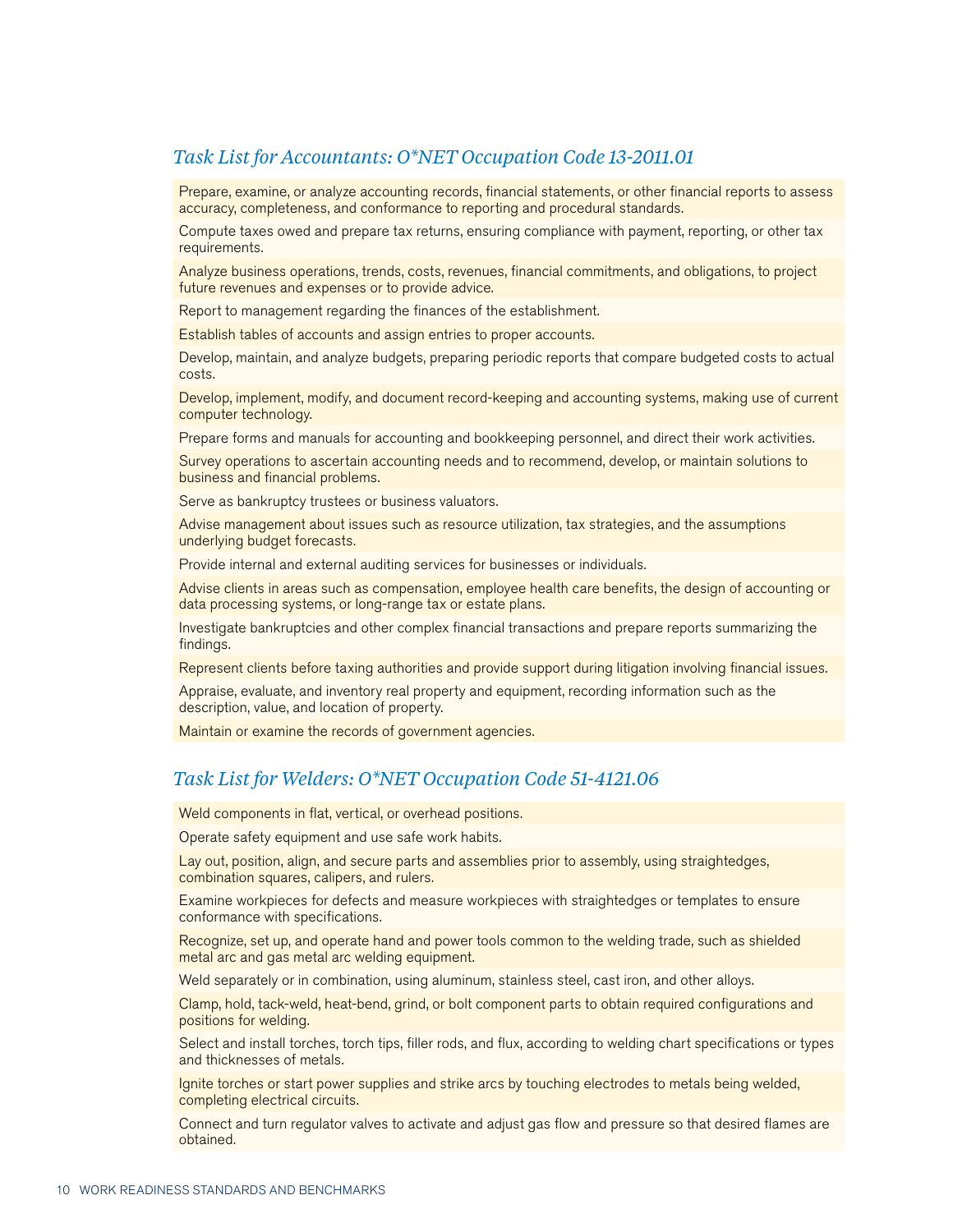Via ACT's job profiling process, subject matter experts link specific tasks to skills required for each task and determine the level of skill needed for each task.<sup>15</sup> Tasks requiring similar skills are grouped together, resulting in a range of skill levels needed for the target occupation. The work readiness standards for an accountant and a welder are summarized in the following tables.

| <b>Skill Required</b>       | <b>Minimum Skill Level</b> | <b>Median Skill Level</b> | <b>Maximum Skill Level</b> |
|-----------------------------|----------------------------|---------------------------|----------------------------|
| <b>Applied Mathematics</b>  | 5                          | 5                         | 6                          |
| Reading for Information     | 4                          | 5                         | 5                          |
| <b>Locating Information</b> |                            | 5                         | 5                          |
| Writing                     | 2                          | З                         | 3                          |
| <b>Teamwork</b>             | 3                          | 3                         | 4                          |
| Observation                 | 3                          | 4                         | 4                          |
| <b>Business Writing</b>     | З                          | 4                         |                            |

#### Table 1. Work Readiness Standard—Accountant (O\*NET Occupation Code 13-2011.01)

#### Table 2. Work Readiness Standard—Welder (O\*NET Occupation Code 51-4121.06)

| <b>Skill Required</b>       | <b>Minimum Skill Level</b> | <b>Median Skill Level</b> | <b>Maximum Skill Level</b> |
|-----------------------------|----------------------------|---------------------------|----------------------------|
| <b>Applied Mathematics</b>  | 3                          | З                         | 5                          |
| Reading for Information     | 3                          | З                         | 5                          |
| <b>Locating Information</b> | 3                          | 4                         | 5                          |
| <b>Applied Technology</b>   | 3                          | 3                         | 5                          |
| Writing                     | 3                          | З                         | 3                          |
| Teamwork                    | 3                          | З                         | 5                          |
| <b>Observation</b>          | З                          | 4                         | 5                          |

The work readiness standard for a welder includes an additional skill, Applied Technology, which measures problem-solving skills in four areas: electricity, mechanics, fluid dynamics, and thermodynamics. Meanwhile, accountants require Business Writing skills, which are not required of welders. Skill levels required for welders also differ from those required for accountants. For example, accountants and welders require similar levels of Teamwork skills, but accountants require a higher level of Reading for Information, Applied Mathematics, and Locating Information skills because of the nature of the tasks identified by employers as important for the job.

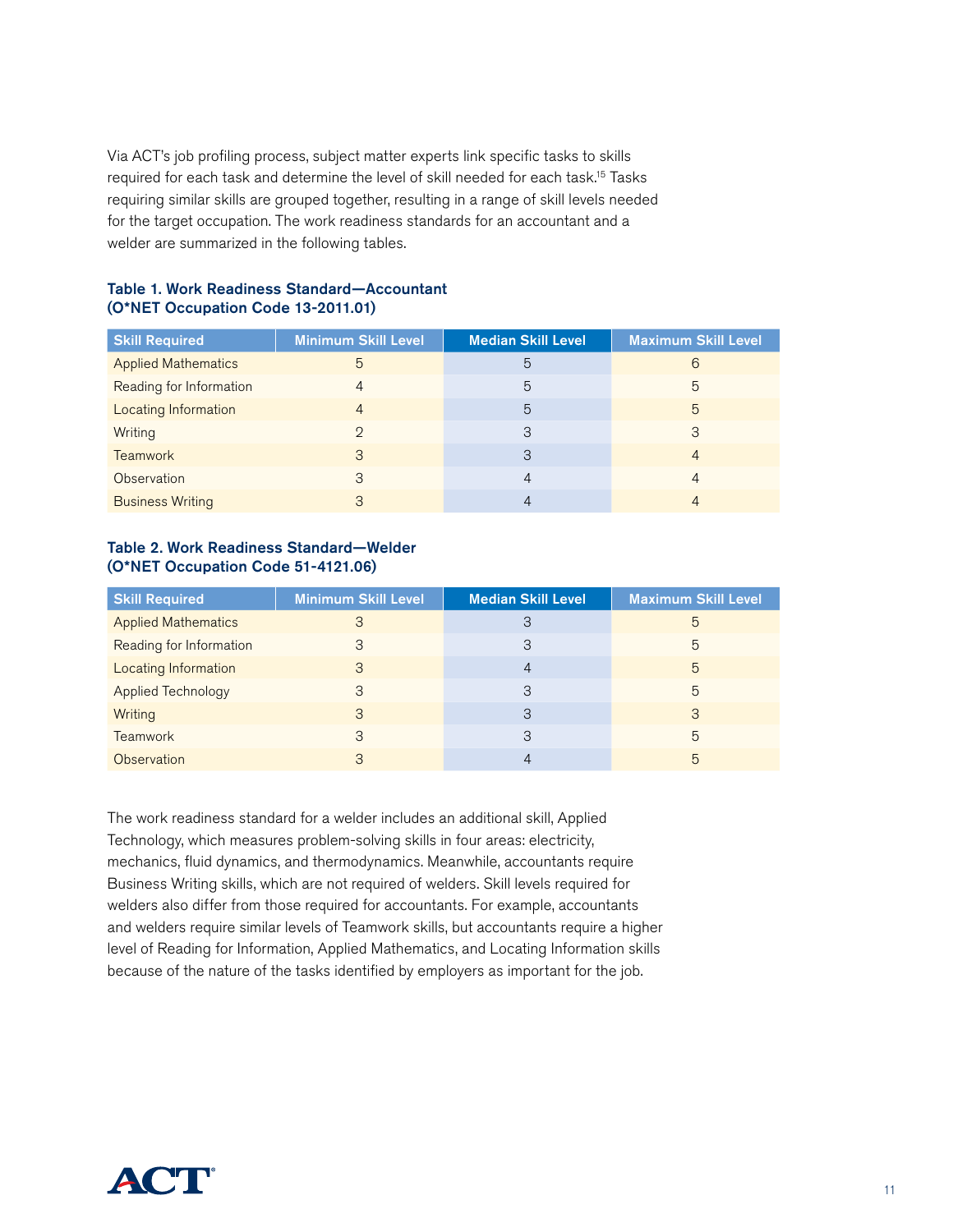| <b>Skill Required</b>      | <b>Accountants: O*NET</b><br>Code 13-2011.01<br><b>Median Skill Level</b> | <b>Welder, Cutters, and Welder</b><br><b>Fitters: O*NET Code 51-4121.06</b><br><b>Median Skill Level</b> |
|----------------------------|---------------------------------------------------------------------------|----------------------------------------------------------------------------------------------------------|
| <b>Applied Mathematics</b> | 5                                                                         | 3                                                                                                        |
| Reading for Information    | 5                                                                         | 3                                                                                                        |
| Locating Information       | 5                                                                         | $\overline{4}$                                                                                           |
| Applied Technology         | N/A                                                                       | 3                                                                                                        |
| Writing                    | 3                                                                         | 3                                                                                                        |
| Teamwork                   | 3                                                                         | 3                                                                                                        |
| Observation                | $\overline{4}$                                                            | $\overline{4}$                                                                                           |
| <b>Business Writing</b>    | 4                                                                         | N/A                                                                                                      |

#### Table 3. Work Readiness Standard Comparison by Occupation

While work readiness standards establish the mix of skills and range of levels reported by employers (i.e., minimum and maximum) for specific occupations, work readiness benchmarks are considered to be a target skill level (i.e., median) that an individual should aim for in order to be considered work ready for that occupation. Work readiness standards and benchmarks for approximately 1,100 specific occupations can be found at: http://profiles.keytrain.com/profile\_search/.

## **The Role of Foundational Skills for Work Readiness**

#### *Transferable Skills Needed Across Occupations*

The role of foundational skills within a career pathway can be seen in the context of the Industry Competency Models, which were developed by the US Department of Labor (USDOL) to establish the skills, knowledge, and abilities required for growing industry sectors.16 The competency models help individuals obtain the training and certification needed for various career paths in a specific industry, and they identify skills that are transferable across and within industries.

Each USDOL industry competency model is built on a series of tiers. At the base, Tiers 1–3 represent the foundational skills. Mastery of these core foundational skills empowers an individual to rise to the next tier—to advance toward success in a chosen occupation. Foundational skills, as the term implies, are competencies that form the very foundation for success—in educational and training programs, as well as in the workplace. Foundational skills include workplace skills that are portable across all occupations, such as reading for information, applied mathematics, problem solving, critical thinking, and communication. Foundational skills are the fundamental, portable skills that are necessary for conveying and receiving information critical to training and workplace success.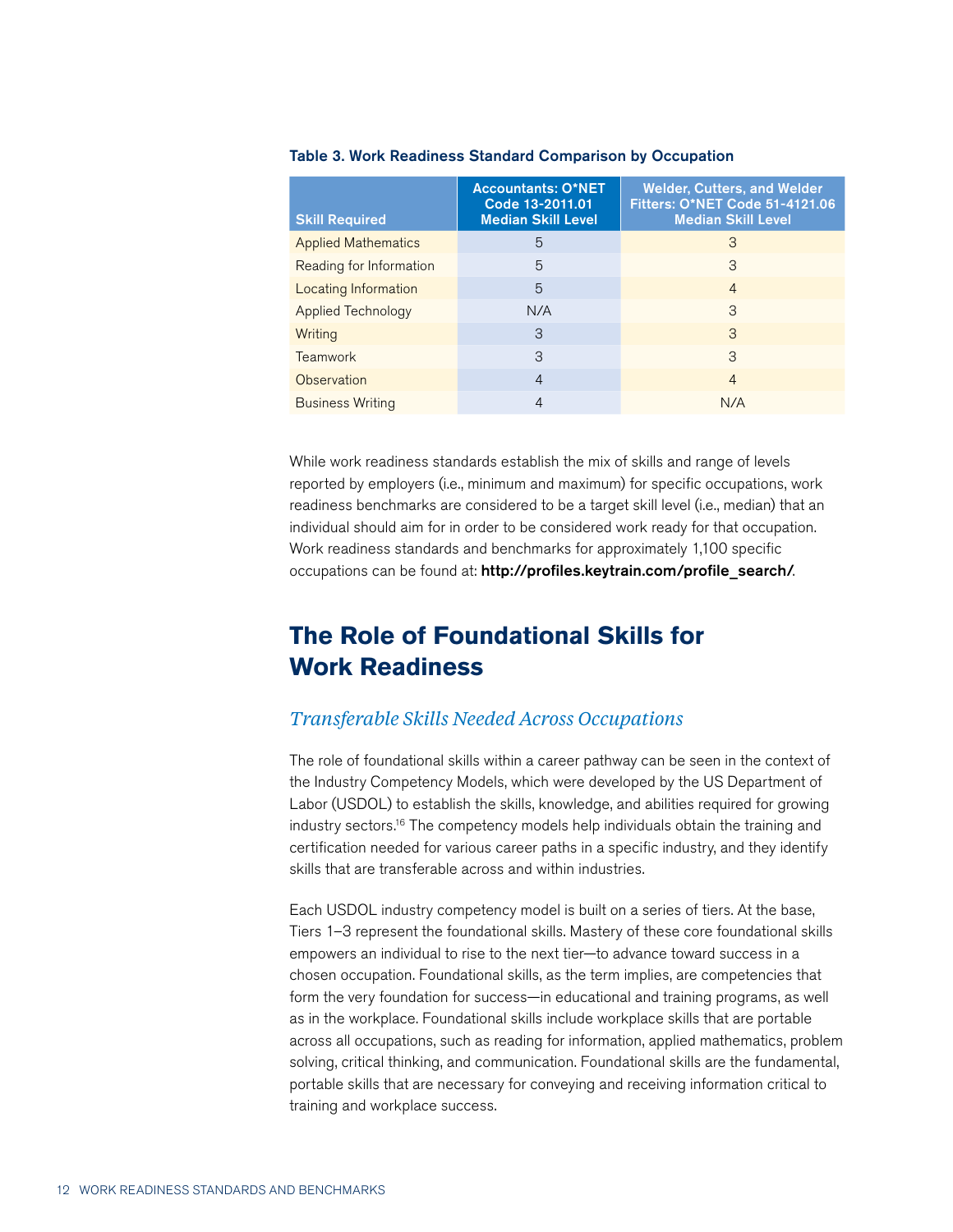#### *The Role of a National Skills Credentialing System to Support Work Readiness*

An example of a national layered credential system is the Manufacturing Skills Certification System, endorsed by the National Association of Manufacturers. This system of using industry-recognized credentials to certify skills begins with the ACT National Career Readiness Certificate™ at the foundation, followed by increasingly targeted occupation- and job-specific skills credentials.17 Certification of foundational skills enables an individual to advance to the next tier. A national skills credentialing system should be integrated *horizontally* to maximize job mobility from one sector to another and *vertically* (from foundational, to industry-wide, to occupational competencies) to create multiple avenues for individuals to advance along a career pathway.



#### Horizontal and Vertical Skills Credential Integration

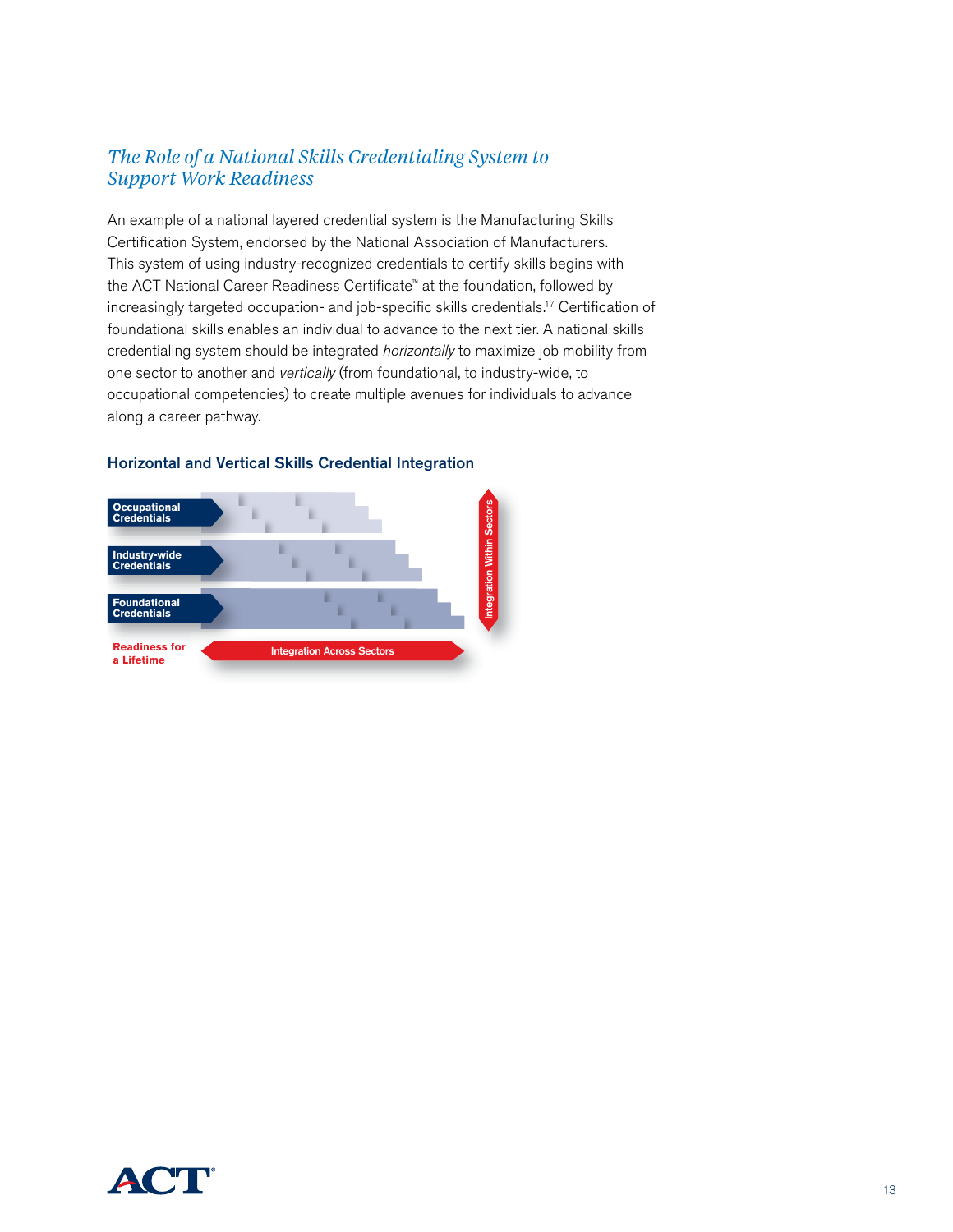### **Conclusion—Readiness for a Lifetime**

Work readiness helps individuals prepare for the next job within a career pathway. Establishing standards for work readiness will ensure that current and prospective employees' skills are aligned with employer skill requirements and that individuals develop the foundational and job-specific skills necessary to be successful throughout a lifetime. Furthermore, measuring individual skill signatures and employer skill requirements using a common language found in ACT's work readiness standards will help solve the long-standing problem of skill mismatches and gaps by aligning postsecondary curricula with skills that meet employers' needs.

To achieve readiness for a lifetime, individuals must be equipped to continually upgrade their skills to meet the evolving requirements for jobs in demand. Both foundational and occupation-specific skills are important for work readiness. Although job skills can be acquired through a variety of avenues and formats, one factor is consistent: individuals must be able to demonstrate or certify to employers that they have the necessary skills—for a specific job and throughout their career. The ACT Work Readiness Standards and Benchmarks provide an empirical framework for preparing America's workforce for jobs now and in the future.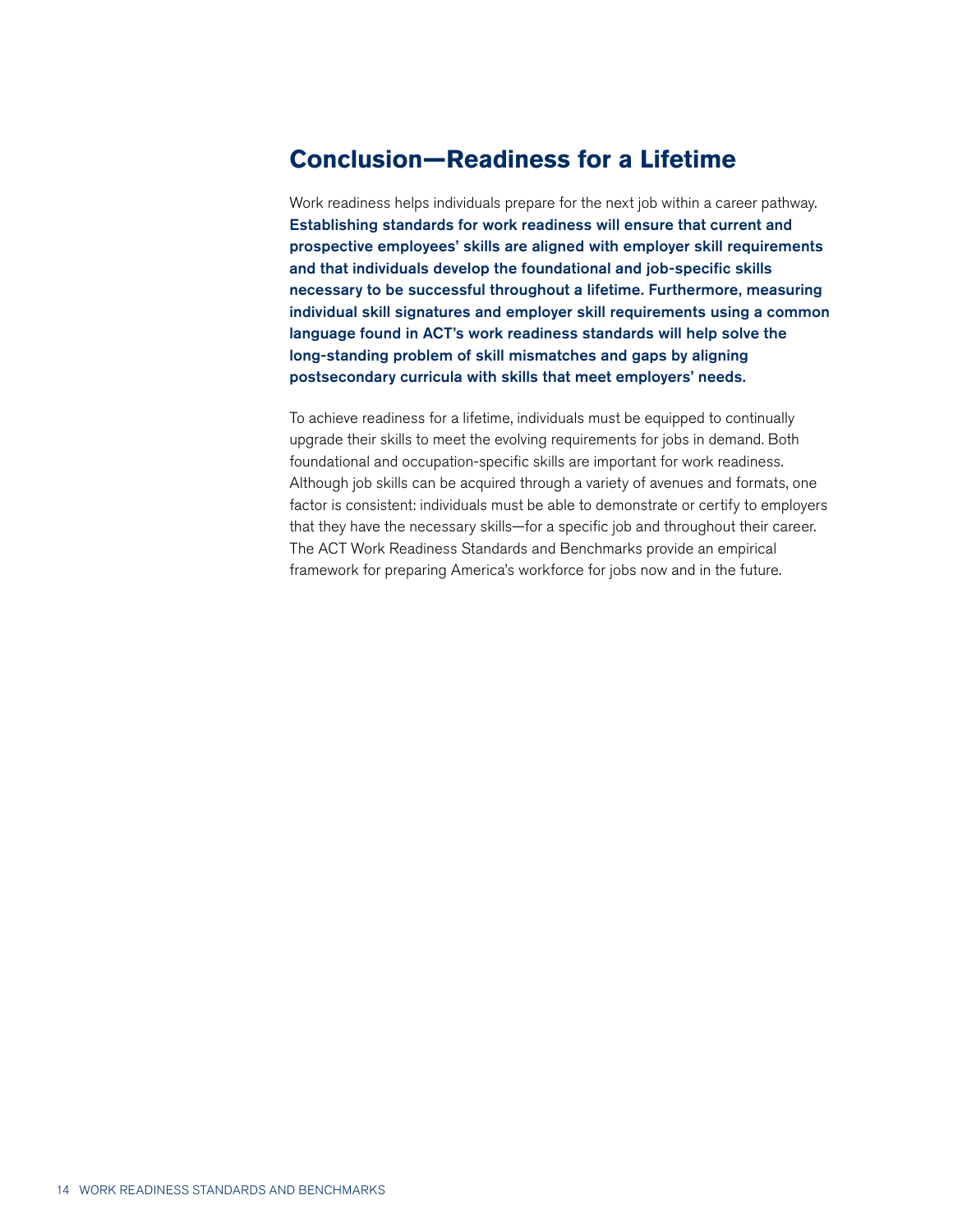## **Definition of Terms**

Foundational skills-The fundamental, portable skills that are critical to training and workplace success. These skills are fundamental in that they serve as a basis—the foundation—for supporting more advanced skill development. And they are portable because, rather than being job specific, they can be applied at some level across a wide variety of occupations.

Job profile—A systematic procedure for gathering, documenting, and analyzing information about the content, context, and requirements of a job. It demonstrates that there is a clear relationship between the tasks performed on the job and the competencies, knowledge, skills, abilities, and behaviors required to perform the tasks.

**Occupational profile**—The end product of a process used to identify the key skill areas and levels of skills required to enter an occupation and successfully perform tasks. Occupational profiles are usually developed via a job analysis or job profile for several jobs with similar occupational titles.

Skills gap-A gap between the skills needed for a job requiring a given level of education versus those skills possessed by workers for a similar level of education.

Work readiness—A "work ready" individual possesses the foundational skills needed to be minimally qualified for a specific occupation as determined through a job analysis or occupational profile.

Work readiness benchmarks-The median skill level for all job profiles within a given occupation.

Work readiness standards-Precise descriptions of the knowledge and combination of skills that individuals need to be minimally qualified for a target occupation and are determined by the level of skills profiled for a national representative sample of jobs in a given occupation.

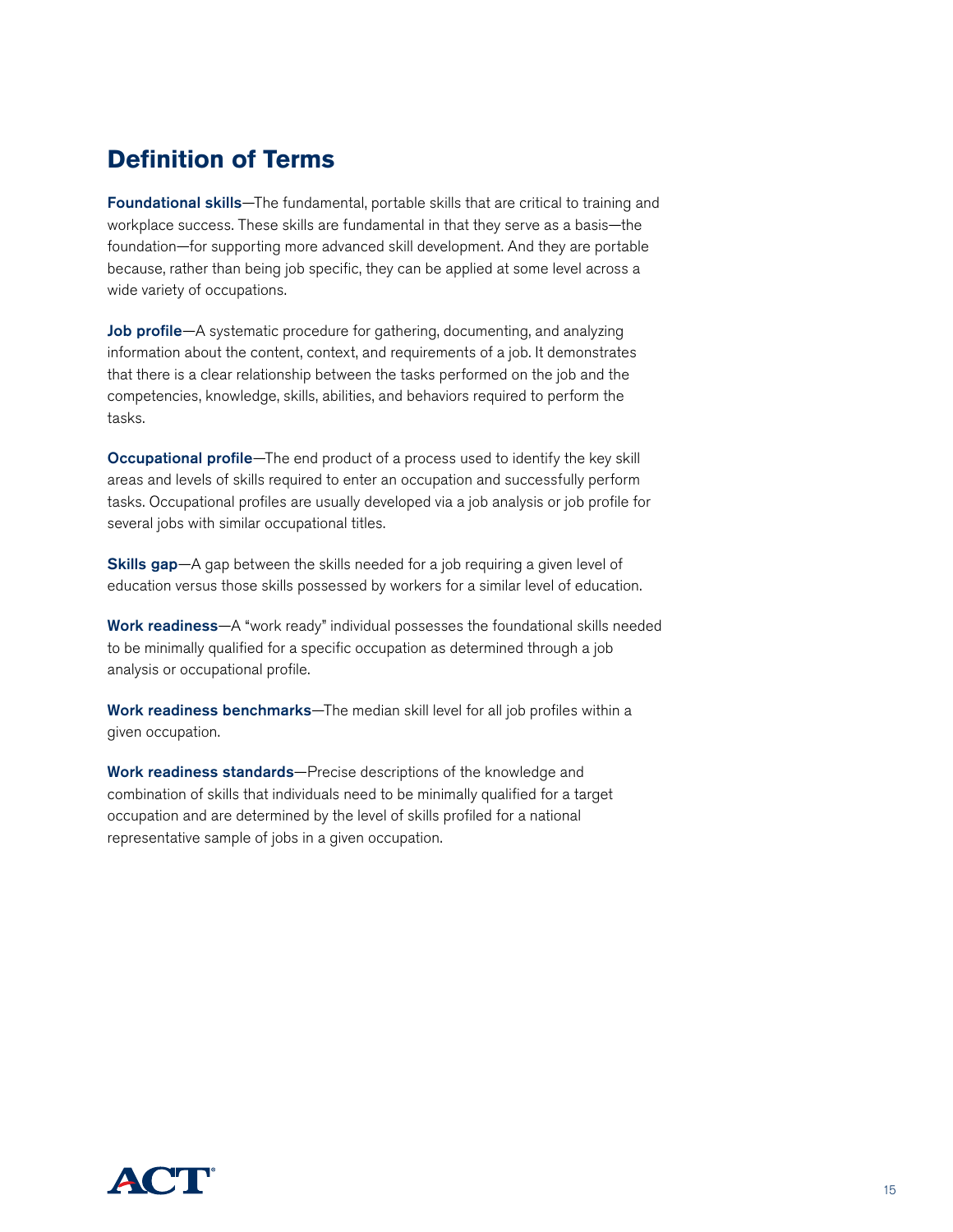### **References**

1 See the ACT report *Reading Between the Lines: What the ACT Reveals About College Readiness in Reading* (2006), for an early definition of college readiness. This definition is also used by the Common Core State Standards Initiative, a state-led effort coordinated by the National Governors Association Center for Best Practices (NGA Center) and the Council of Chief State School Officers (CCSSO). Go to www.corestandards.org

2 See the ACT report *Ready for College and Ready for Work: Same or Different?* (2006).

<sup>3</sup> The report cautioned, however, that while the *levels* of reading and math skills were comparable, the purposes of and measures used within the different assessments were different, so scores on either test cannot be substituted for the other.

4 See the ACT reports *College Readiness System: Meeting the Challenge of a Changing World* (2008), *ACT's College Readiness Standards for EXPLORE*, *PLAN, and the ACT* (2011), and *Using ACT Assessment Scores to Set Benchmarks for College Readiness* (2005).

5 See the ACT report *Impact of Cognitive, Psychosocial, and Career Factors on Educational and Workplace Success* (2007) and the analysis by Robbins, et al., published by *Psychological Bulletin* (2004), *Do Psychological and Study Skill Factors Predict College Outcomes? A Meta-Analysis*.

6 Analysis in the report *Pathways to Prosperity* in 2011, published by the Harvard Graduate School of Education, highlighted the fact that focusing on college readiness alone has not equipped today's entering workforce with all of the skills and abilities they will need in the workplace.

7 Go to www.opm.gov/hiringtoolkit/docs/jobanalysis.pdf

8 Go to www.act.org/workkeys/validity.html

<sup>9</sup> Go to www.uniformguidelines.com/testassess.pdf

<sup>10</sup> Schmidt, F. L., & Hunter, J. E. (1998). The validity and utility of selection methods in personnel psychology: Practical and theoretical implications of 85 years of research findings. Psychological Bulletin, 124, 262–274; Schmidt, F. L., Shaffer, J. A., & Oh, I. (2008). Increased accuracy for range restriction corrections: Implications for the role of personality and general mental ability in job and training performance. Personnel Psychology, 61, 827–868; Hunter, J. E. & Hunter, R. F. (1984). Validity and utility of alternative predictors of job performance. Psychological Bulletin, 96, 72–98.

11 Tell, R. P., Jackson, D.N., & Rothstein, M. (1991). Personality measures as predictors of job performance: A meta-analytic review. Personnel Psychology, 44, 703–741; Hurtz, G. M. & Donovan, J. J. (2000). Personality and job performance: The big five revisited. Journal of Applied Psychology, 85, 869–879; Barrick, M. R. & Mount, M. K. (1991). The big five personality dimensions and job performance: A meta-analysis. Personnel Psychology, 44, 1–26.

<sup>12</sup> Schmidt, F. L. and Hunter, J. E. (1998). The validity and utility of selection methods in personnel psychology: Practical and theoretical implications of 85 years of research findings. Psychological Bulletin, 124, 262–274.

13 Life in the 21st Century Workforce: A National Perspective. Go to cdn.assets-phoenix.net/ content/dam/altcloud/doc/campaigns/Education-Nation-National-Executive-Summary.pdf

<sup>14</sup> If an occupation requires a set of eight unique skills containing five levels each, that equals 58, or 5 to the eighth power.

<sup>15</sup> For more information on ACT's job profiling process, go to www.act.org/solutions/careersuccess/job-analysis

<sup>16</sup> Go to www.careeronestop.org/CompetencyModel

<sup>17</sup> For more information on the National Association of Manufacturer's Skills Certification System, go to www.themanufacturinginstitute.org/Skills-Certification/Skills-Certification.aspx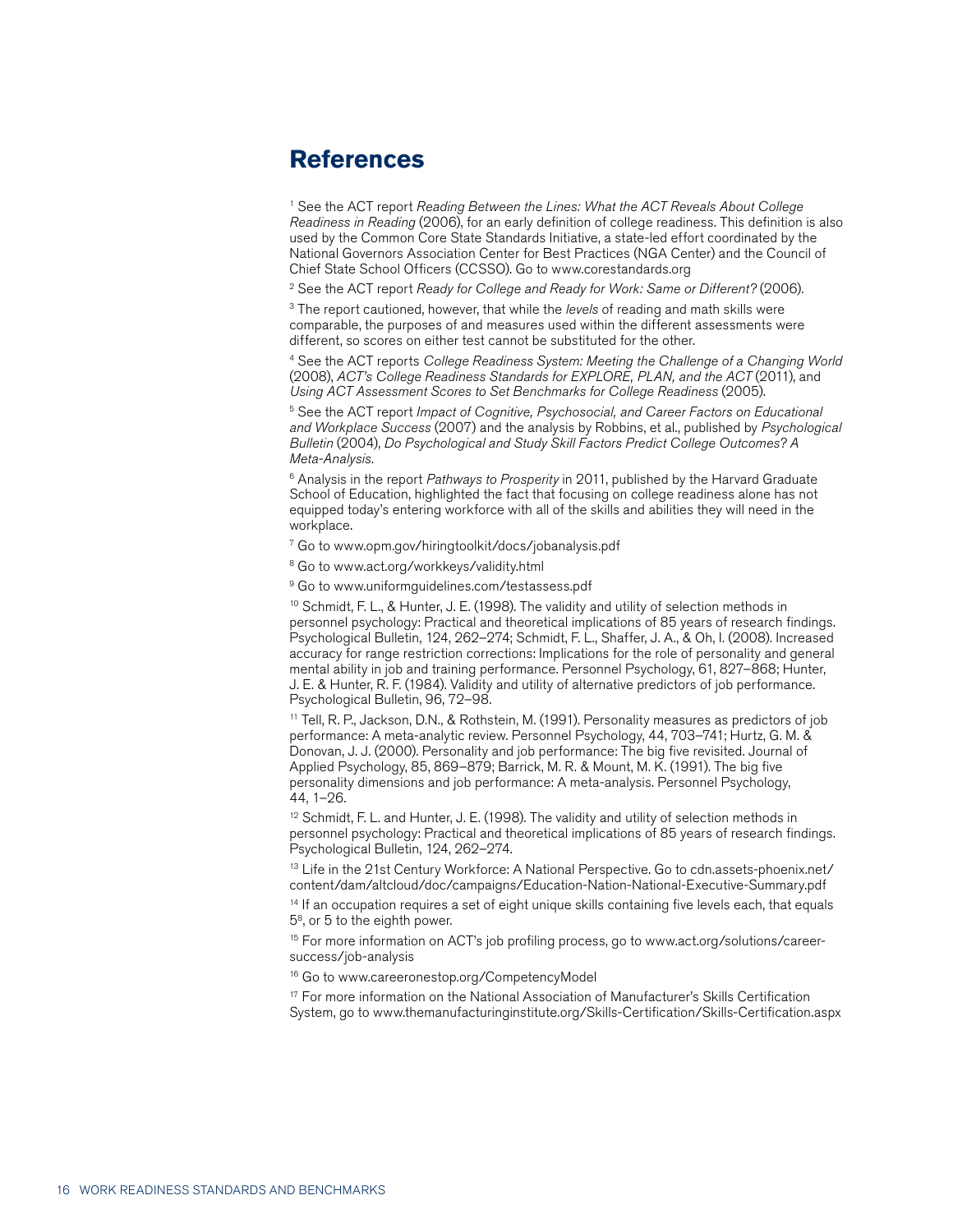## **Acknowledgements**

The principal author of this report is Hope Clark, assistant vice president of workforce research, ACT; with support from Mary LeFebvre, senior research associate, ACT. Other ACT contributors to the report include Kurt Burkum, director of policy research, ACT; and Tobin Kyte, principal research associate, ACT.

ACT is grateful to the following individuals and organizations who provided feedback and support for the development of this report:

- Keith Bird, Chancellor Emeritus, Kentucky Community and Technical College System
- Jamai Blivin, Founder and Chief Executive Officer, Innovate+Educate
- Jennifer McNelly, President, The Manufacturing Institute
- Ron Painter, Chief Executive Officer, National Association of Workforce Boards